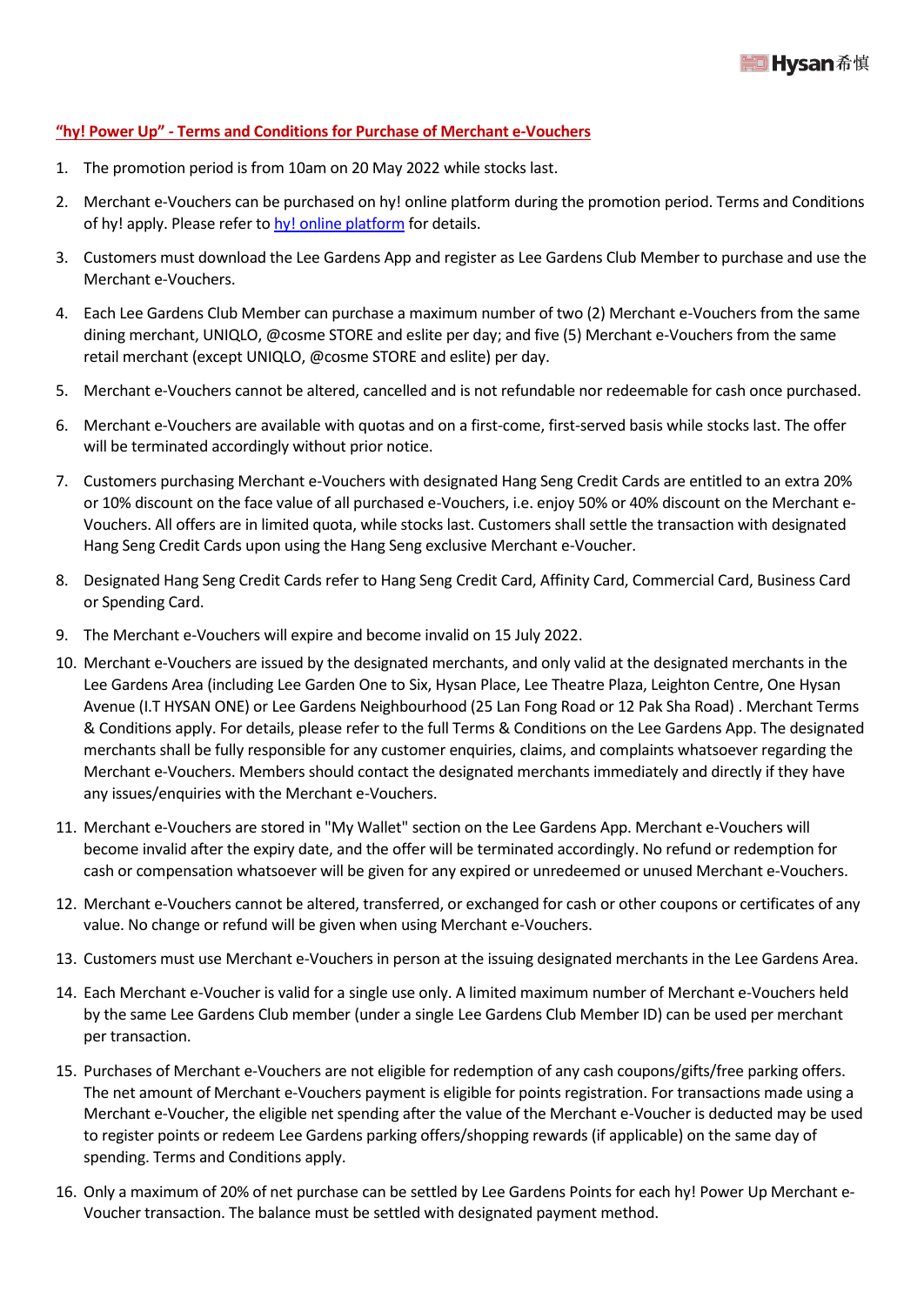- 17. The Merchant e-Vouchers cannot be used in conjunction with Lee Gardens Area Gift e-Certificates, Gift Certificates, e-Coupons or Coupons.
- 18. Internet access and a smartphone (iOS or Android) with the Lee Gardens App installed are required to access the Merchant e-Vouchers.
- 19. Customers are required to register as a Lee Gardens member to purchase Merchant e-Voucher(s). Members can access and use the Merchant e-Voucher(s) via Lee Gardens Mobile App or Club Avenue Mobile App.
- 20. The online transactions are processed via a third-party payment service provider. Only eligible payment methods will be accepted, including credit cards (Visa/Master credit cards only), WeChat Pay, Tap & Go, Fast Payment System (FPS), Octopus, PayMe, Apple Pay and Google Pay. By purchasing Merchant e-Vouchers, customers shall be deemed to have agreed and accepted that the transactions are subject to the Terms & Conditions of the payment service provider; customers' payment information will be collected, processed, and kept by the payment service provider; customers are solely and exclusively responsible for any losses or liabilities incurred or sustained by customers in making such transactions; and Hysan Marketing Services Limited shall not be responsible for any losses or liabilities in any event.
- 21. Customers are responsible for ensuring they have provided their correct mobile phone numbers, have properly installed the Lee Gardens App, and have internet access. Hysan Marketing Services Limited shall not be responsible for non-delivery of any Merchant e-Voucher or surprise offers arising from wrong information provided by customers or malfunctioning of the Lee Gardens App or internet access, or for any reason, and any relevant Merchant e-Vouchers or surprise offers will not be reissued.
- 22. Hysan Marketing Services Limited reserves the right to end or extend the above programme and/or to modify, revise or change any of these Terms & Conditions at any time, without any prior notice and without incurring any liability to any party whatsoever. Hysan Marketing Services Limited reserves the right of final decision in the case of any dispute.
- 23. No person other than the customer and Hysan (including its successors and assigns) will have any right under the Contracts (Rights of Third Parties) Ordinance to enforce or enjoy the benefit of any of the provisions of these Terms & Conditions.
- 24. Each member confirms that they have read, understood and accepted the Hysan Group's Privacy Policy Statement (available a[t www.hysan.com.hk/privacy-policy-statement\)](http://www.hysan.com.hk/privacy-policy-statement/) and the Personal Information Collection Statement during their membership registration. Each member also agrees to Hysan's use of their personal data in the manner and for the purposes described in the Privacy Policy Statement and the Personal Information Collection Statement. Hysan (including its agents) may require customers to provide proof of identity or other items of personal information, including but not limited to an individual's name and bank/credit card numbers, for the purpose of processing the offers, to verify the cardholder's eligibility or the validity or authenticity of the spending, and/or for internal administration and auditing purposes. If a member refuses to provide the relevant information, Hysan reserves the right to not process the redemption and/or offer.
- 25. Customers have the right to request access to their personal data held by Hysan and to request a correction of any personal data that is incorrect. Hysan has the right to charge a reasonable fee for processing and complying with a data access request. Requests for access or correction of a customer's personal data, or enquiries about Hysan's policies and practices in relation to personal data, should be made in writing to [data.officer@hysan.com.hk.](mailto:data.officer@hysan.com.hk)
- 26. In the case of any conflict or inconsistency between the English and Chinese versions of these Terms & Conditions, the English version shall prevail.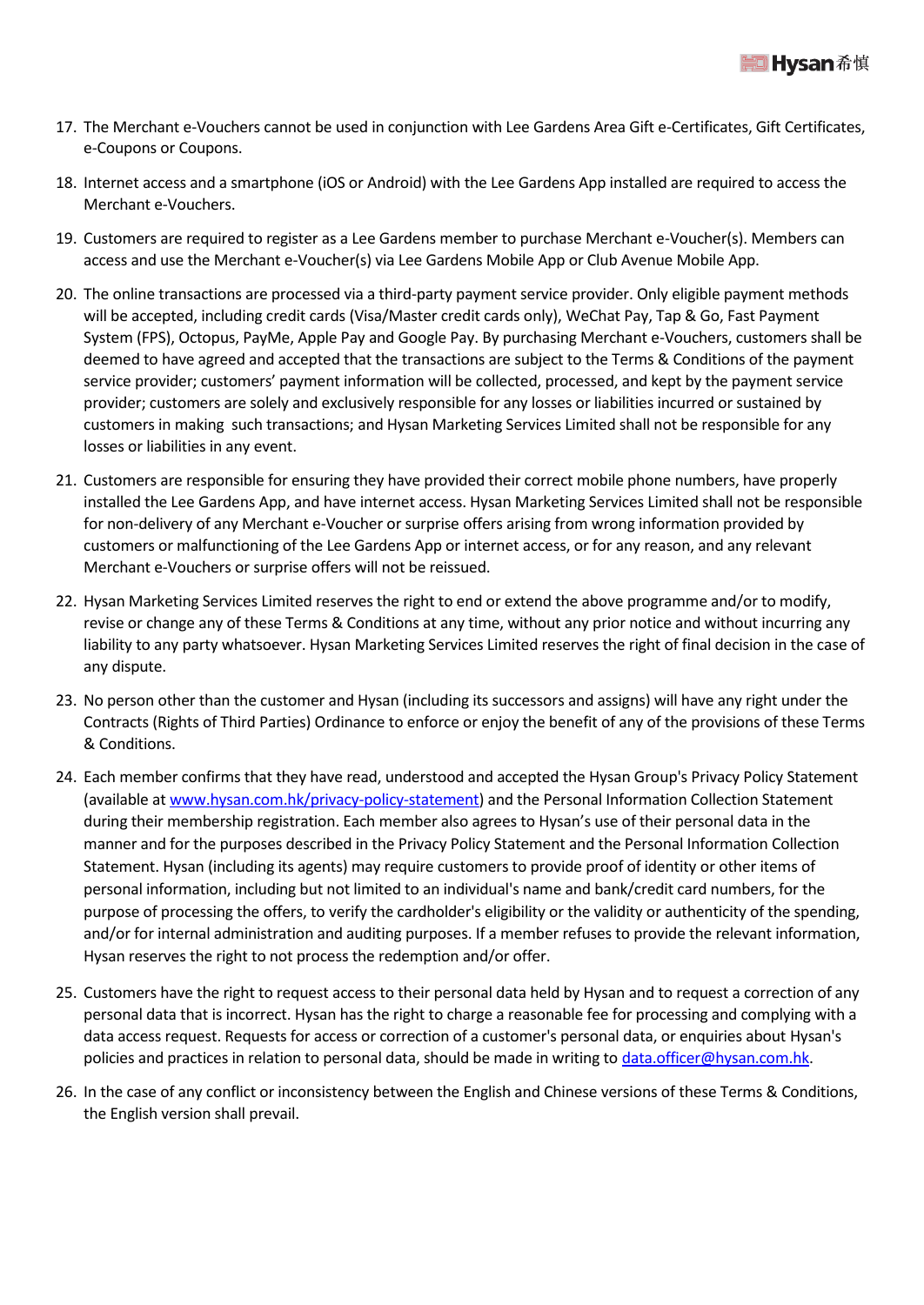**hy! Power Up Merchant e-Vouchers - Terms and Conditions for Use of Merchant e-Vouchers (Applicable for participating dining merchants, UNIQLO, @cosme STORE and eslite)**

- 1. The Merchant e-Voucher will expire and become invalid on 15 July 2022.
- 2. Expired Merchant e-Vouchers will not be accepted. Expired, unused and unredeemed Merchant e-Vouchers will not be extended, refunded or exchanged for cash.
- 3. A maximum of two (2) Merchant e-Vouchers held by one Lee Gardens Club member (under a single Lee Gardens Club Member ID) can be used per transaction per merchant.
- 4. Customers cannot request the merchant to split the bill.
- 5. Each Merchant e-Voucher is valid for a single use only.
- 6. Some merchants may not allow Merchant e-Vouchers to be used in conjunction with other promotional offers. Merchant's Terms & Conditions apply. For details, please contact the respective merchant. Designated merchants shall be fully responsible for all enquiries, claims and complaints whatsoever by customers regarding the Merchant e-Vouchers. Members should contact the designated merchant immediately and directly in case there are any issues/enquiries with the Merchant e-Vouchers.
- 7. Merchant e-Vouchers are only valid at the designated issuing merchants specified during the purchase, and must be redeemed in person at the issuing designated merchants. Merchant e-Vouchers must be presented before payment, and cannot be applied retroactively.
- 8. This 30% off Merchant e-Voucher cannot be used together with 40% or 50% off Merchant e-Vouchers purchased with Hang Seng Credit Card.
- 9. Merchant e-Vouchers cannot be altered, transferred, or exchanged for cash or other certificates of any value. No change or refund will be given when using Merchant e-Vouchers.
- 10. Merchant e-Vouchers cannot be used in conjunction with Lee Gardens Area Gift e-Certificates, Gift Certificates, Discount e-Coupons, or Discount Coupons.
- 11. Merchant e-Vouchers are not valid for purchasing merchant coupons, cash coupons, gift cards or for stored-value card top-ups.
- 12. Merchants will not refund for transactions conducted using a Merchant e-Voucher.
- 13. Purchases of Merchant e-Vouchers are not eligible for points registration or redemption of any cash coupons/gifts/free parking offers. For transactions using a Merchant e-Voucher, the eligible net spending after deducting the value of the Merchant e-Voucher may be used to register points or redeem Lee Gardens parking offers/shopping rewards (if applicable) on the same day of spending. Terms & Conditions apply.
- 14. Internet access and a smartphone (iOS or Android) with the Lee Gardens App installed are required to access the Merchant e-Vouchers.
- 15. Customers are responsible for ensuring they have provided their correct mobile phone numbers, have properly installed the Lee Gardens App, and have internet access. Hysan Marketing Services Limited shall not be responsible for non-delivery of any Merchant e-Voucher or surprise offers arising from wrong information provided by customers, malfunctioning of the Lee Gardens App or internet access, or for any reason, and any relevant Merchant e-Vouchers or surprise offers will not be re-issued.
- 16. Merchant e-Vouchers will not be replaced if lost, damaged or stolen, and Hysan Marketing Services Limited shall not be liable for these incidents. Designated merchants will not accept damaged, scanned or photocopied Merchant e-Vouchers.
- 17. For enquiries, please call our Concierges: (852) 2907 5227 (Lee Garden One to Six) / (852) 2886 7222 (Hysan Place) / (852) 2886 7302 (Lee Theatre Plaza).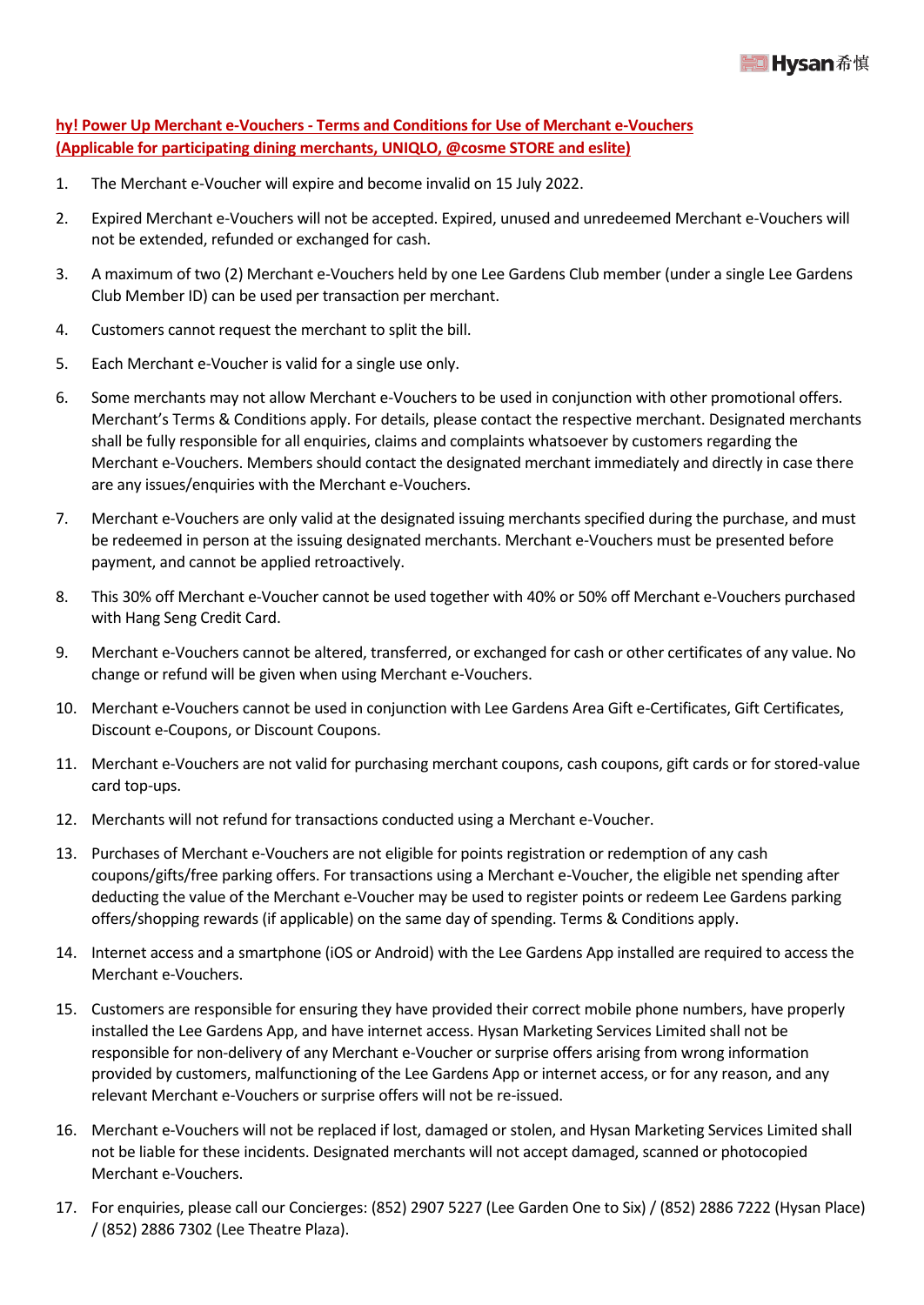

- 18. Hysan Marketing Services Limited reserves the right to end or extend the above programme and/or to modify, revise or change any of these Terms & Conditions at any time, without any prior notice, and without incurring any liability to any party whatsoever. Hysan Marketing Services Limited reserves the right of final decision in the case of any dispute.
- 19. No person other than the customer and Hysan (including its successors and assigns) will have any right under the Contracts (Rights of Third Parties) Ordinance to enforce or enjoy the benefit of any of the provision of these Terms & Conditions.
- 20. Hysan Marketing Services Limited reserves the right to revise these Terms & Conditions without prior notice.
- 21. In the case of any conflict or inconsistency between the English and Chinese versions of these Terms & Conditions, the English version shall prevail.

## **hy! Power Up Merchant e-Vouchers - Terms and Conditions for Use of Merchant e-Vouchers (Applicable for participating retails merchants, except UNIQLO, @cosme STORE and eslite)**

- 1. The Merchant e-Voucher will expire and become invalid on 15 July 2022.
- 2. Expired Merchant e-Vouchers will not be accepted. Expired, unused and unredeemed Merchant e-Vouchers will not be extended, refunded or exchanged for cash.
- 3. A maximum of five (5) Merchant e-Vouchers held by one Lee Gardens Club member (under a single Lee Gardens Club Member ID) can be used per transaction per merchant.
- 4. Customers cannot request the merchant to split the bill.
- 5. Each Merchant e-Voucher is valid for a single use only.
- 6. Some merchants may not allow Merchant e-Vouchers to be used in conjunction with other promotional offers. Merchant's Terms & Conditions apply. For details, please contact the respective merchant. Designated merchants shall be fully responsible for all enquiries, claims and complaints whatsoever by customers regarding the Merchant e-Vouchers. Members should contact the designated merchant immediately and directly in case there are any issues/enquiries with the Merchant e-Vouchers.
- 7. Merchant e-Vouchers are only valid at the designated issuing merchants specified during the purchase, and must be redeemed in person at the issuing designated merchants. Merchant e-Vouchers must be presented before payment, and cannot be applied retroactively.
- 8. This 30% off Merchant e-Voucher cannot be used together with 40% or 50% off Merchant e-Vouchers purchased with Hang Seng Credit Card.
- 9. Merchant e-Vouchers cannot be altered, transferred, or exchanged for cash or other certificates of any value. No change or refund will be given when using Merchant e-Vouchers.
- 10. Merchant e-Vouchers cannot be used in conjunction with Lee Gardens Area Gift e-Certificates, Gift Certificates, Discount e-Coupons, or Discount Coupons.
- 11. Merchant e-Vouchers are not valid for purchasing merchant coupons, cash coupons, gift cards or for stored-value card top-ups.
- 12. Merchants will not refund for transactions conducted using a Merchant e-Voucher.
- 13. Purchases of Merchant e-Vouchers are not eligible for points registration or redemption of any cash coupons/gifts/free parking offers. For transactions using a Merchant e-Voucher, the eligible net spending after deducting the value of the Merchant e-Voucher may be used to register points or redeem Lee Gardens parking offers/shopping rewards (if applicable) on the same day of spending. Terms & Conditions apply.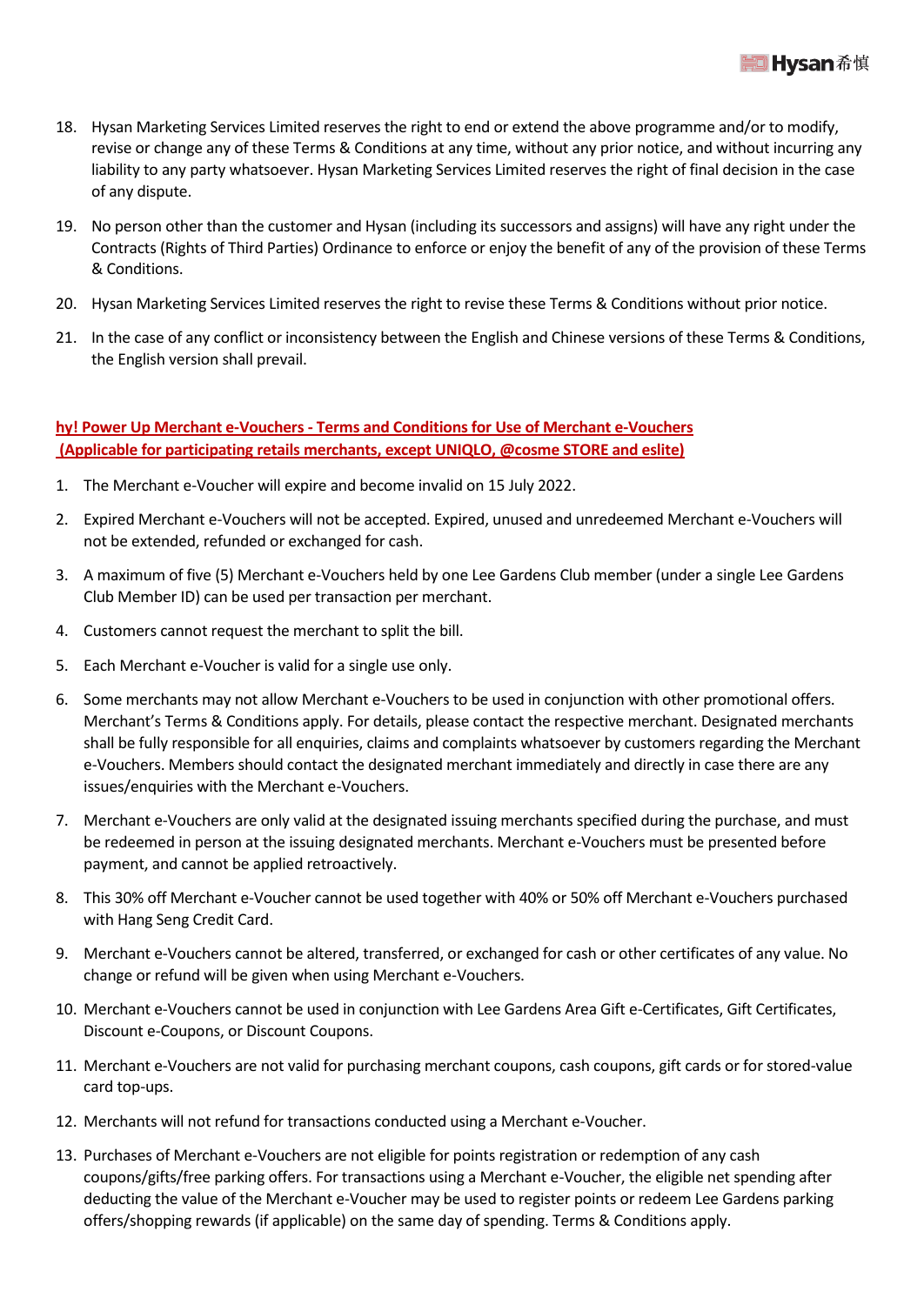

- 14. Internet access and a smartphone (iOS or Android) with the Lee Gardens App installed are required to access the Merchant e-Vouchers.
- 15. Customers are responsible for ensuring they have provided their correct mobile phone numbers, have properly installed the Lee Gardens App, and have internet access. Hysan Marketing Services Limited shall not be responsible for non-delivery of any Merchant e-Voucher or surprise offers arising from wrong information provided by customers, malfunctioning of the Lee Gardens App or internet access, or for any reason, and any relevant Merchant e-Vouchers or surprise offers will not be re-issued.
- 16. Merchant e-Vouchers will not be replaced if lost, damaged or stolen, and Hysan Marketing Services Limited shall not be liable for these incidents. Designated merchants will not accept damaged, scanned or photocopied Merchant e-Vouchers.
- 17. For enquiries, please call our Concierges: (852) 2907 5227 (Lee Garden One to Six) / (852) 2886 7222 (Hysan Place) / (852) 2886 7302 (Lee Theatre Plaza).
- 18. Hysan Marketing Services Limited reserves the right to end or extend the above programme and/or to modify, revise or change any of these Terms & Conditions at any time, without any prior notice, and without incurring any liability to any party whatsoever. Hysan Marketing Services Limited reserves the right of final decision in the case of any dispute.
- 19. No person other than the customer and Hysan (including its successors and assigns) will have any right under the Contracts (Rights of Third Parties) Ordinance to enforce or enjoy the benefit of any of the provision of these Terms & Conditions.
- 20. Hysan Marketing Services Limited reserves the right to revise these Terms & Conditions without prior notice.
- 21. In the case of any conflict or inconsistency between the English and Chinese versions of these Terms & Conditions, the English version shall prevail.

## **Merchant e-Vouchers (purchased with Hang Seng Credit Cards) - Terms and Conditions for Use of Merchant e-Vouchers (Applicable for participating dining merchants, UNIQLO, @cosme STORE and eslite)**

- 1. The Merchant e-Voucher will expire and become invalid on 15 July 2022.
- 2. Expired Merchant e-Vouchers will not be accepted. Expired, unused and unredeemed Merchant e-Vouchers will not be extended, refunded or exchanged for cash.
- 3. A maximum of two (2) Merchant e-Vouchers held by one Lee Gardens Club member (under a single Lee Gardens Club Member ID) can be used per transaction per merchant.
- 4. Customers cannot request the merchant to split the bill.
- 5. Each Merchant e-Voucher is valid for a single use only.
- 6. Some merchants may not allow Merchant e-Vouchers to be used in conjunction with other promotional offers. Merchant's Terms & Conditions apply. For details, please contact the respective merchant. Designated merchants shall be fully responsible for all enquiries, claims and complaints whatsoever by customers regarding the Merchant e-Vouchers. Members should contact the designated merchant immediately and directly in case there are any issues/enquiries with the Merchant e-Vouchers.
- 7. Balance must be settled using Hang Seng Credit Cards for the discounted e-Vouchers purchased with Designated Hang Seng Credit Cards.
- 8. This 40% or 50% off Merchant e-Voucher (purchased with Hang Seng Credit Cards) cannot be used together with hy! Power Up 30% off Merchant e-Vouchers.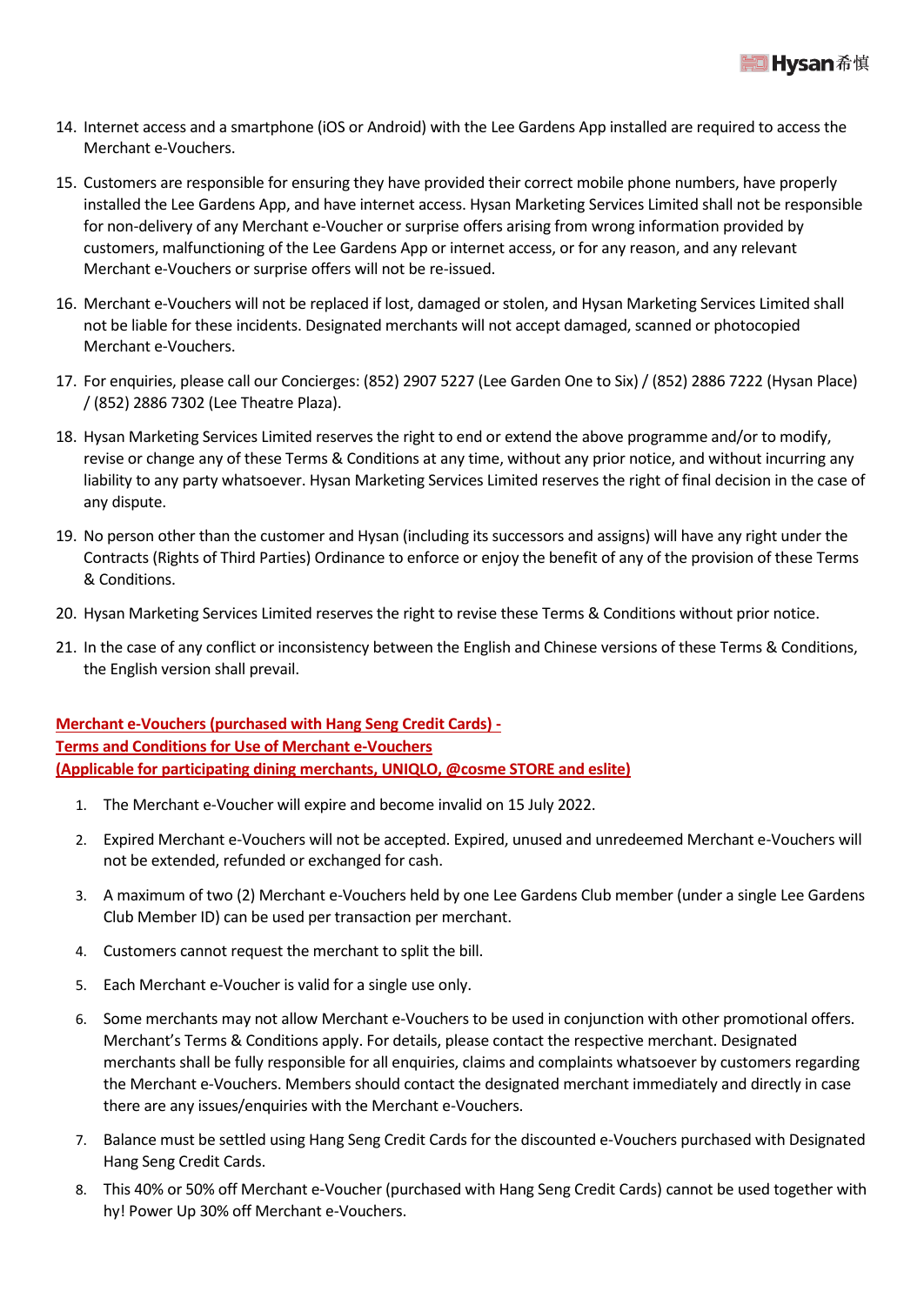

- 9. Merchant e-Vouchers are only valid at the designated issuing merchants specified during the purchase, and must be redeemed in person at the issuing designated merchants. Merchant e-Vouchers must be presented before payment, and cannot be applied retroactively.
- 10. Merchant e-Vouchers cannot be altered, transferred, or exchanged for cash or other certificates of any value. No change or refund will be given when using Merchant e-Vouchers.
- 11. Merchant e-Vouchers cannot be used in conjunction with Lee Gardens Area Gift e-Certificates, Gift Certificates, Discount e-Coupons, or Discount Coupons.
- 12. Merchant e-Vouchers are not valid for purchasing merchant coupons, cash coupons, gift cards or for storedvalue card top-ups.
- 13. Merchants will not refund for transactions conducted using a Merchant e-Voucher.
- 14. Purchases of Merchant e-Vouchers are not eligible for points registration or redemption of any cash coupons/gifts/free parking offers. For transactions using a Merchant e-Voucher, the eligible net spending after deducting the value of the Merchant e-Voucher may be used to register points or redeem Lee Gardens parking offers/shopping rewards (if applicable) on the same day of spending. Terms & Conditions apply.
- 15. Internet access and a smartphone (iOS or Android) with the Lee Gardens App installed are required to access the Merchant e-Vouchers.
- 16. Customers are responsible for ensuring they have provided their correct mobile phone numbers, have properly installed the Lee Gardens App, and have internet access. Hysan Marketing Services Limited shall not be responsible for non-delivery of any Merchant e-Voucher or surprise offers arising from wrong information provided by customers, malfunctioning of the Lee Gardens App or internet access, or for any reason, and any relevant Merchant e-Vouchers or surprise offers will not be re-issued.
- 17. Merchant e-Vouchers will not be replaced if lost, damaged or stolen, and Hysan Marketing Services Limited shall not be liable for these incidents. Designated merchants will not accept damaged, scanned or photocopied Merchant e-Vouchers.
- 18. For enquiries, please call our Concierges: (852) 2907 5227 (Lee Garden One to Six) / (852) 2886 7222 (Hysan Place) / (852) 2886 7302 (Lee Theatre Plaza).
- 19. Hysan Marketing Services Limited reserves the right to end or extend the above programme and/or to modify, revise or change any of these Terms & Conditions at any time, without any prior notice, and without incurring any liability to any party whatsoever. Hysan Marketing Services Limited reserves the right of final decision in the case of any dispute.
- 20. No person other than the customer and Hysan (including its successors and assigns) will have any right under the Contracts (Rights of Third Parties) Ordinance to enforce or enjoy the benefit of any of the provision of these Terms & Conditions.
- 21. Hysan Marketing Services Limited reserves the right to revise these Terms & Conditions without prior notice.
- 22. In the case of any conflict or inconsistency between the English and Chinese versions of these Terms & Conditions, the English version shall prevail.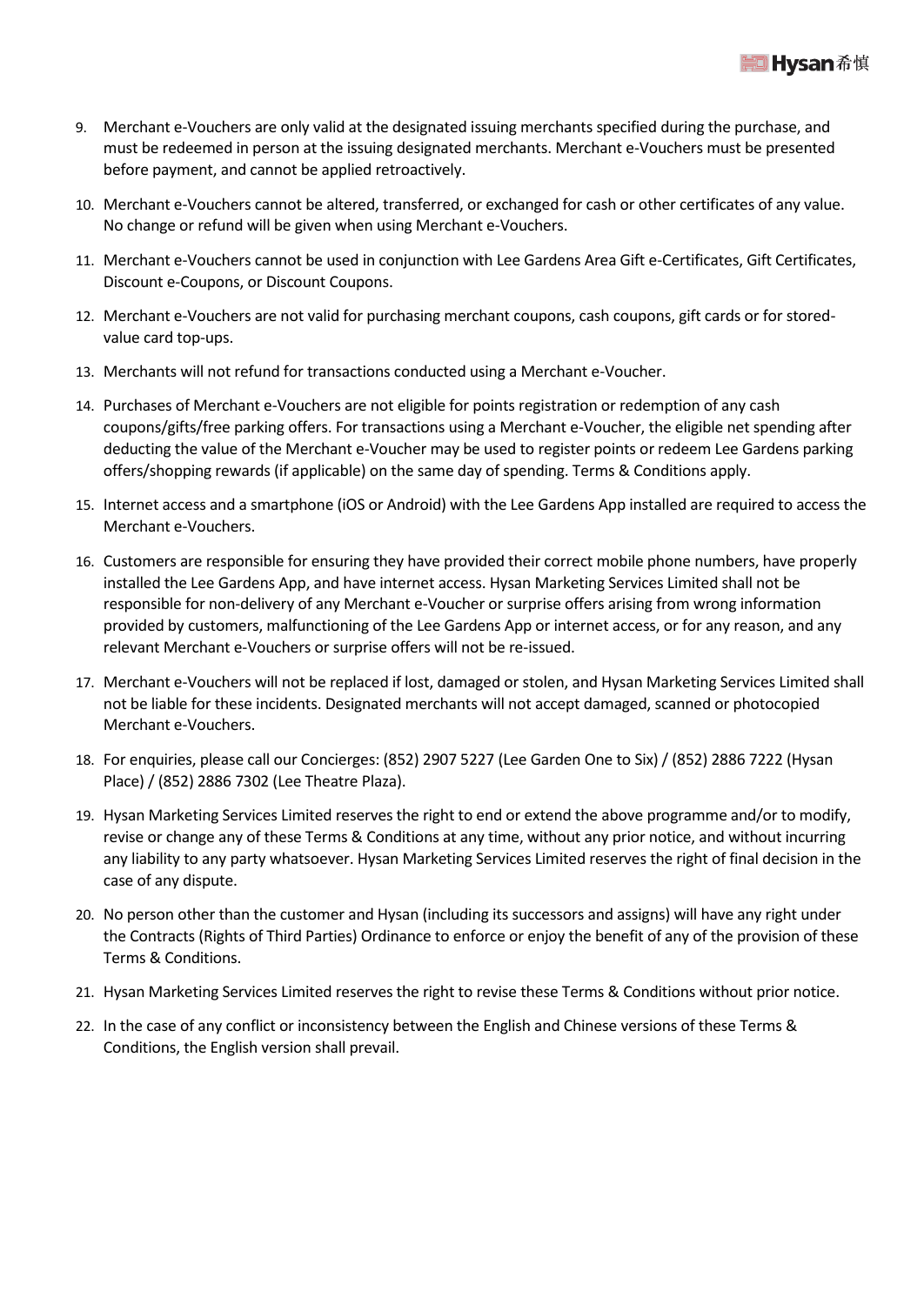**Merchant e-Vouchers (purchased with Hang Seng Credit Cards) - Terms and Conditions for Use of Merchant e-Vouchers (Applicable for participating retails merchants, except UNIQLO, @cosme STORE and eslite)**

- 1. The Merchant e-Voucher will expire and become invalid on 15 July 2022.
- 2. Expired Merchant e-Vouchers will not be accepted. Expired, unused and unredeemed Merchant e-Vouchers will not be extended, refunded or exchanged for cash.
- 3. A maximum of five (5) Merchant e-Vouchers held by one Lee Gardens Club member (under a single Lee Gardens Club Member ID) can be used per transaction per merchant.
- 4. Customers cannot request the merchant to split the bill.
- 5. Each Merchant e-Voucher is valid for a single use only.
- 6. Some merchants may not allow Merchant e-Vouchers to be used in conjunction with other promotional offers. Merchant's Terms & Conditions apply. For details, please contact the respective merchant. Designated merchants shall be fully responsible for all enquiries, claims and complaints whatsoever by customers regarding the Merchant e-Vouchers. Members should contact the designated merchant immediately and directly in case there are any issues/enquiries with the Merchant e-Vouchers.
- 7. Balance must be settled using Hang Seng Credit Cards for the discounted e-Vouchers purchased with Designated Hang Seng Credit Cards.
- 8. This 40% or 50% off Merchant e-Voucher (purchased with Hang Seng Credit Cards) cannot be used together with hy! Power Up 30% off Merchant e-Vouchers.
- 9. Merchant e-Vouchers are only valid at the designated issuing merchants specified during the purchase, and must be redeemed in person at the issuing designated merchants. Merchant e-Vouchers must be presented before payment, and cannot be applied retroactively.
- 10. Merchant e-Vouchers cannot be altered, transferred, or exchanged for cash or other certificates of any value. No change or refund will be given when using Merchant e-Vouchers.
- 11. Merchant e-Vouchers cannot be used in conjunction with Lee Gardens Area Gift e-Certificates, Gift Certificates, Discount e-Coupons, or Discount Coupons.
- 12. Merchant e-Vouchers are not valid for purchasing merchant coupons, cash coupons, gift cards or for stored-value card top-ups.
- 13. Merchants will not refund for transactions conducted using a Merchant e-Voucher.
- 14. Purchases of Merchant e-Vouchers are not eligible for points registration or redemption of any cash coupons/gifts/free parking offers. For transactions using a Merchant e-Voucher, the eligible net spending after deducting the value of the Merchant e-Voucher may be used to register points or redeem Lee Gardens parking offers/shopping rewards (if applicable) on the same day of spending. Terms & Conditions apply.
- 15. Internet access and a smartphone (iOS or Android) with the Lee Gardens App installed are required to access the Merchant e-Vouchers.
- 16. Customers are responsible for ensuring they have provided their correct mobile phone numbers, have properly installed the Lee Gardens App, and have internet access. Hysan Marketing Services Limited shall not be responsible for non-delivery of any Merchant e-Voucher or surprise offers arising from wrong information provided by customers, malfunctioning of the Lee Gardens App or internet access, or for any reason, and any relevant Merchant e-Vouchers or surprise offers will not be re-issued.